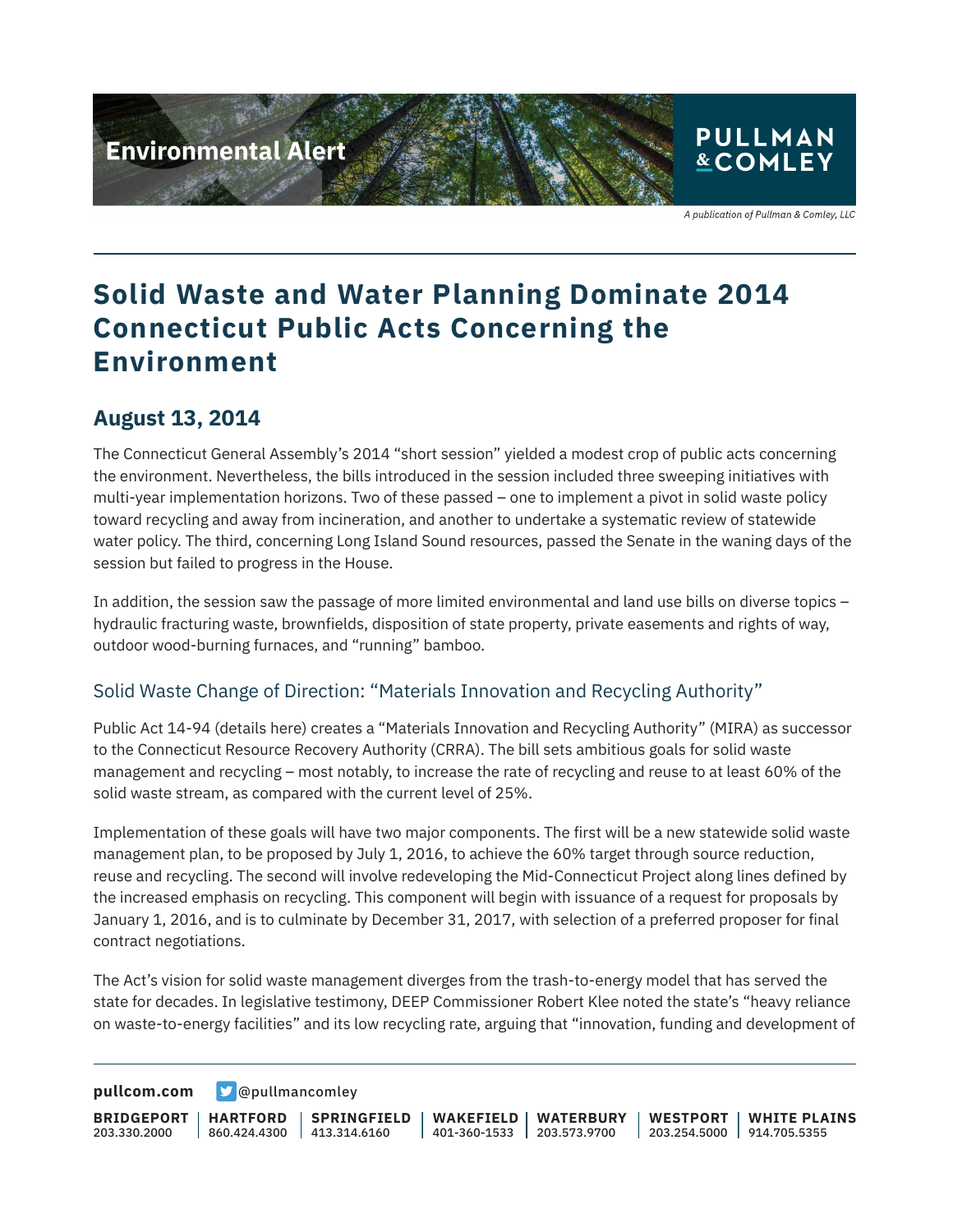# **PULLMAN &COMLEY**

### Solid Waste and Water Planning Dominate 2014 Connecticut Public Acts Concerning the Environment

infrastructure" could help Connecticut "optimize source reduction, reuse and recycling as well as recover materials that could be used in the production of new items rather than be recovered for energy." In remarks at our firm's "Breakfast with the Commissioner" on May 29, 2014, DEEP Deputy Commissioner Mackey McCleary stressed the global evolution of waste management away from incineration toward recycling and the potential of increased recycling to create jobs.

 The transition to the new paradigm will not be without its challenges. Testimony of the Central Connecticut Solid Waste Authority (CCSWA), a coalition of sixteen Hartford-area municipalities within the Mid-Connecticut Project, expressed concern with the initial MIRA bill in three areas –impact on existing solid waste disposal contracts, the role of municipalities in mapping the future of solid waste management, and the ability of municipalities to benefit from evolution in the solid waste market and technological advancements. CCSWA's comments also highlighted concern with the fate of existing contracts with CRRA, some of long duration.

The final bill incorporates minor modifications apparently intended to address these concerns. For example, mandatory consideration of the "best interests of the municipalities under contract" with MIRA must include "maintenance or reduction of current tipping fees for contracted waste." And to eliminate doubt on one crucial point, the bill provides that selection of a final redevelopment proposal "shall not be construed as a legislative mandate as it relates to [MIRA]'s authority to obligate municipal customers to remain under contract."

The CCSWA testimony was a reminder of long-standing tensions between CRRA and the communities served by the Mid-Connecticut Project. Reinvention of that project as a model of a new recycling paradigm provides a built-in opportunity for MIRA to make a fresh start. The long lead times on MIRA deliverables reflects the magnitude of the undertaking: PA 14-94 sets the state on a long path to a very different waste management future.

#### Covering the Waterfront: Comprehensive Water Resources Management

Public Act 14-163 authorizes the Water Planning Council, established by Conn. Gen. Stat. § 22a-33o, to prepare a comprehensive state water plan.

The bill (details here) follows "water summit" meetings convened by state legislators in the fall of 2013 and a water conference at the University of Connecticut in February 2014. The Water Planning Council already existed, and a water plan was already required by Conn. Gen. Stat. § 22a-352. But the potential clearly existed to take a more purposeful, comprehensive and integrated approach to diverse water management challenges. P.A. 14-163 fleshes out the requirements for water planning in unprecedented detail.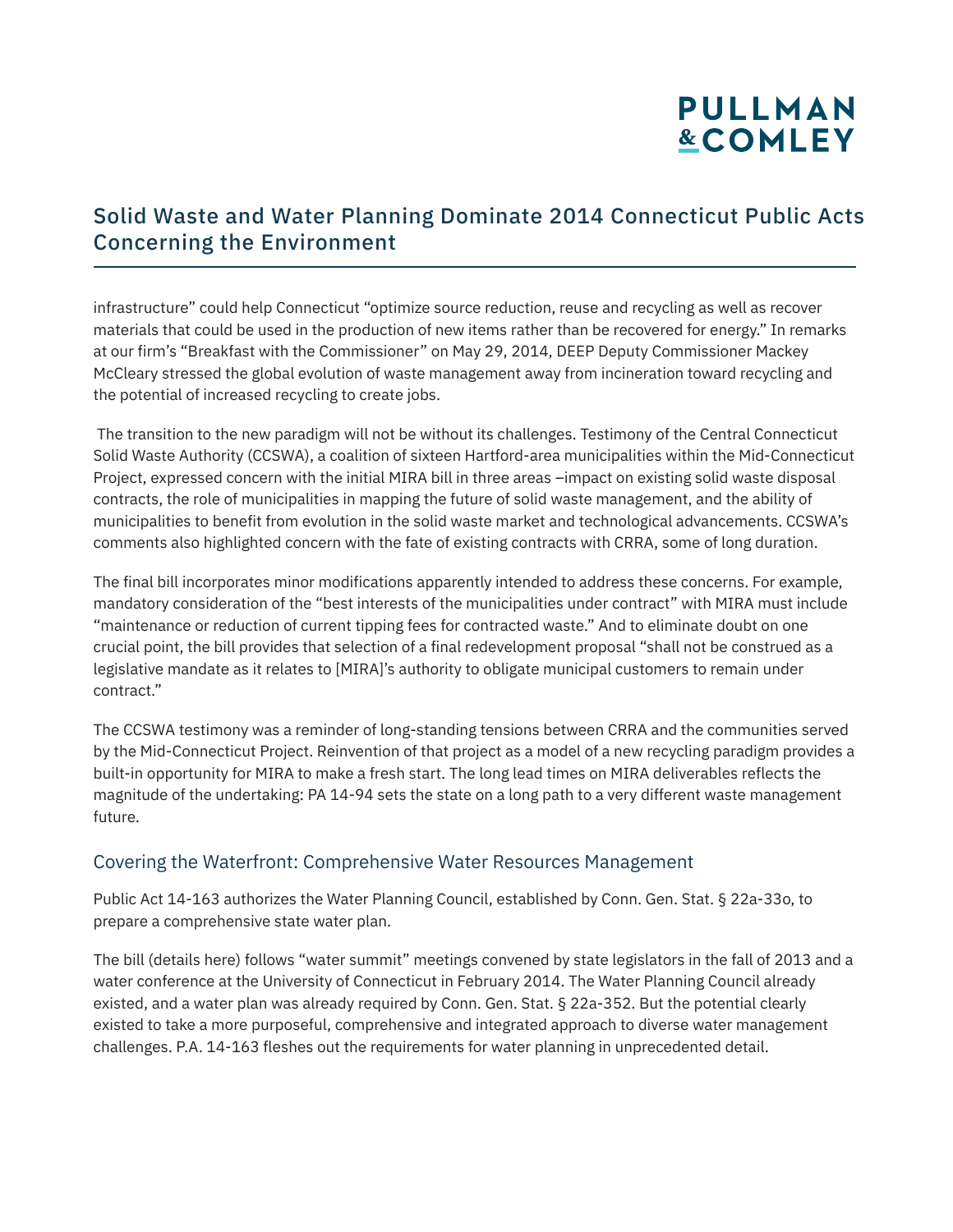# **PULLMAN &COMLEY**

### Solid Waste and Water Planning Dominate 2014 Connecticut Public Acts Concerning the Environment

With the goal of developing a proposed plan by July 1, 2017, the Act contemplates a unified planning program that will consider water supply, water quality, stream flow, water utility and sewer facilities. Planning will integrate policy from the perspectives of the state plan of conservation and development, regional water and sewer plans, and potential climate change impact on water resources. The statute contains a distinct mandate to evaluate data and improve data acquisition as needed to support decision making.

The bill significantly expands and modifies the subject matter of the state water plan, enumerating a lengthy list of plan elements pertaining to water quality and availability for public water supply, recreational and other uses. The plan is to address demand, infrastructure needs, and land use and protection to maintain water quality. It will include an educational component to inform residents about stewardship and conservation as well as guidelines and incentives for consumer conservation. Plan implementation will balance ecological, environmental, public health and safety and economic impact. Its objectives and strategies are to be short and long term, and are to incorporate regional and local plans for water use and infrastructure. It must address climate resiliency and identify areas in which further revisions to existing statutes are needed.

This ambitious process will unfold in phases, with an initial progress report by January 1, 2016 and a public comment and hearing period after the July 2017 publication of an initial proposal. A final plan is to be submitted to the General Assembly's joint Environment Committee January 1, 2018. The legislative process would ordinarily determine what happens after that; remarkably, the Act provides that the proposed plan will be deemed approved if the General Assembly does not act before July 1, 2018.

Other portions of the Act provide for study in two areas – a "water professional" licensing program, and a general permit for minor activities with minimal impact and no adverse effect on water use or public health. Results of the studies are to be submitted to the General Assembly's committees on environment and public health by July 1, 2015. The Act also expands the Department of Public Health's authority to declare a water supply emergency when it "can reasonably be expected to occur without the immediate implementation of conservation practices."

Public Act 14-163 represents a systematic, integrated approach to water resource management and strategy. The expanded list of issues to be addressed by the state water plan in particular integrates the full spectrum of water supply and water use issues, including sewage treatment, as well as collateral considerations from ecology to economic effects, and attempts to account for both short-term and long-range perspectives. Very briefly: if's wet, if it might get wet, or if it might dry out, some part of the proposed plan should cover it.

2018 may seem a long way off. For an undertaking of this scale – and considering the checkered history of water resources planning in Connecticut – 2018 will be here sooner than you might think.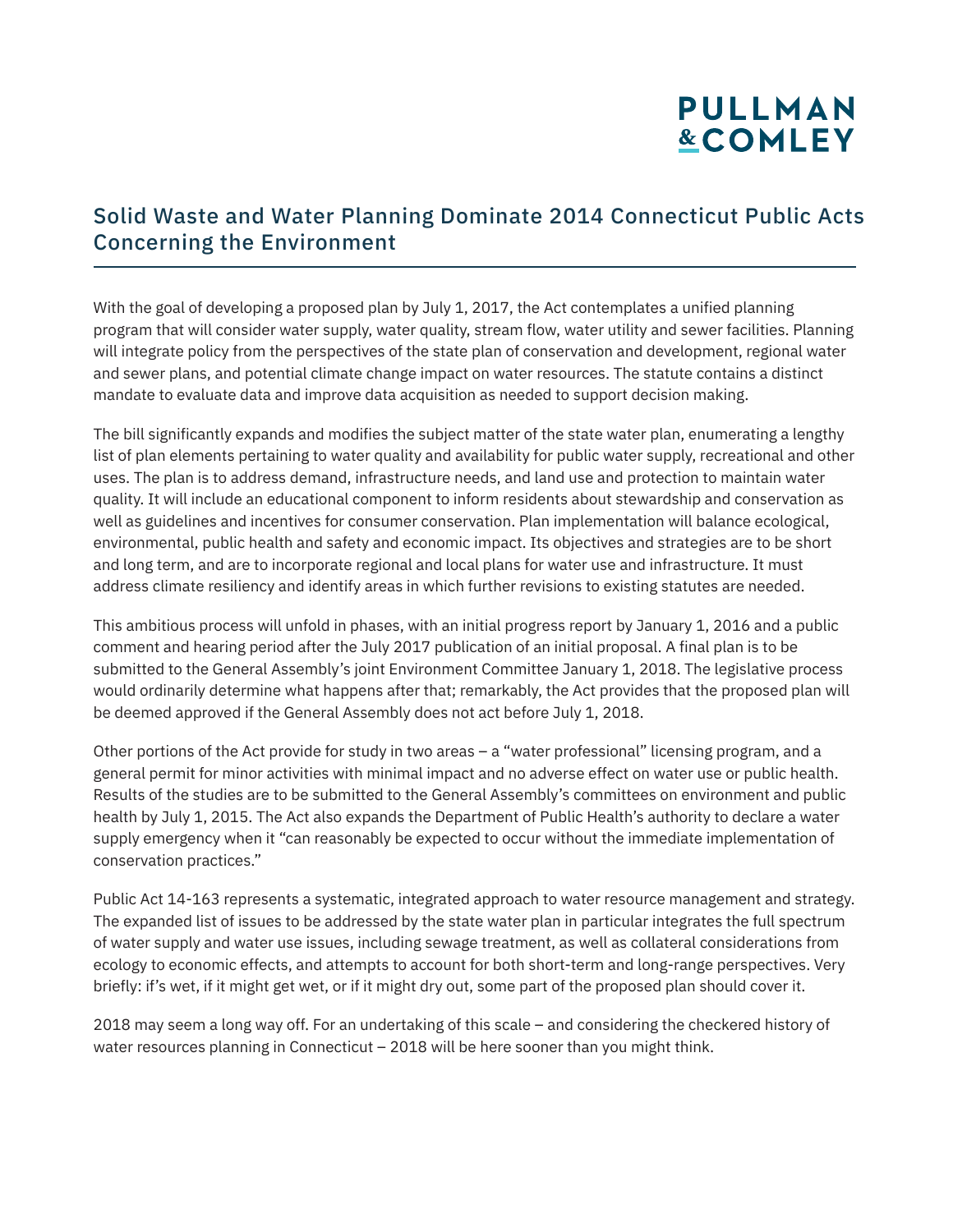## **PULLMAN &COMLEY**

### Solid Waste and Water Planning Dominate 2014 Connecticut Public Acts Concerning the Environment

#### Failed Third Big Idea: A "Blue Plan" for Long Island Sound

A third broad-spectrum environmental package failed to achieve passage. Senate Bill 312 called for a systematic inventory of Long Island Sound uses and natural resources and a plan to preserve and protect the Sound. Initially proposed for oversight by the Office of Policy and Management, this initiative was modified by Senate amendment to proceed under the Department of Energy and Environmental Protection, where a longstanding Office of Long Island Sound Programs provided a logical foundation for the effort. The bill contemplated a plan to establish state goals, priorities and standards for stewardship and integrate public access with ecological considerations, resource conservation, sustainability, and a variety of other factors. Like the MIRA and Water Planning bills, SB 312 contemplated a long period of preparation to culminate in delivery of a proposed plan by March 1, 2019 with review every five years thereafter.

The bill received favorable reports from the joint committees on the environment, planning and development, and government administration and elections. But the Senate did not act on it until April 30. By Thursday, May 1, when it appeared on the House calendar, only days remained until the end of the session on Wednesday, May 7. Time ran out without further action.

#### Other Environmental and Land Use Legislation

In addition to the broad initiatives on solid waste and water planning, the General Assembly passed smaller but noteworthy bills on six diverse environmental and land use subjects.

- Hydraulic fracturing waste: P.A. 14-200.
- Brownfield remediation and development: P.A. 14-88.
- Disposition and conservation of state property: P.A. 14-169.
- Maintenance of private easements and rights of way: P.A. 14-67.
- Outdoor wood-burning furnaces: P.A. 14-92.
- "Running" bamboo: P.A. 14-100.

Details on these bills are here.

l

*Attorney Christopher P. McCormack, based in the Bridgeport office of Pullman & Comley, practices in the areas of environmental law and litigation. He is the Vice Chair and Legislative Liaison for the Environmental Section of the Connecticut Bar Association. ©2014 Pullman & Comley, LLC. All Rights Reserved.* 

This publication is intended for educational and informational purposes only. Readers are advised to seek appropriate professional consultation before acting on any matters in this update. This report may be considered attorney advertising. To be removed from our mailing list, please email unsubscribe@pullcom.com with "Unsubscribe" in the subject line. Prior results do not guarantee a similar